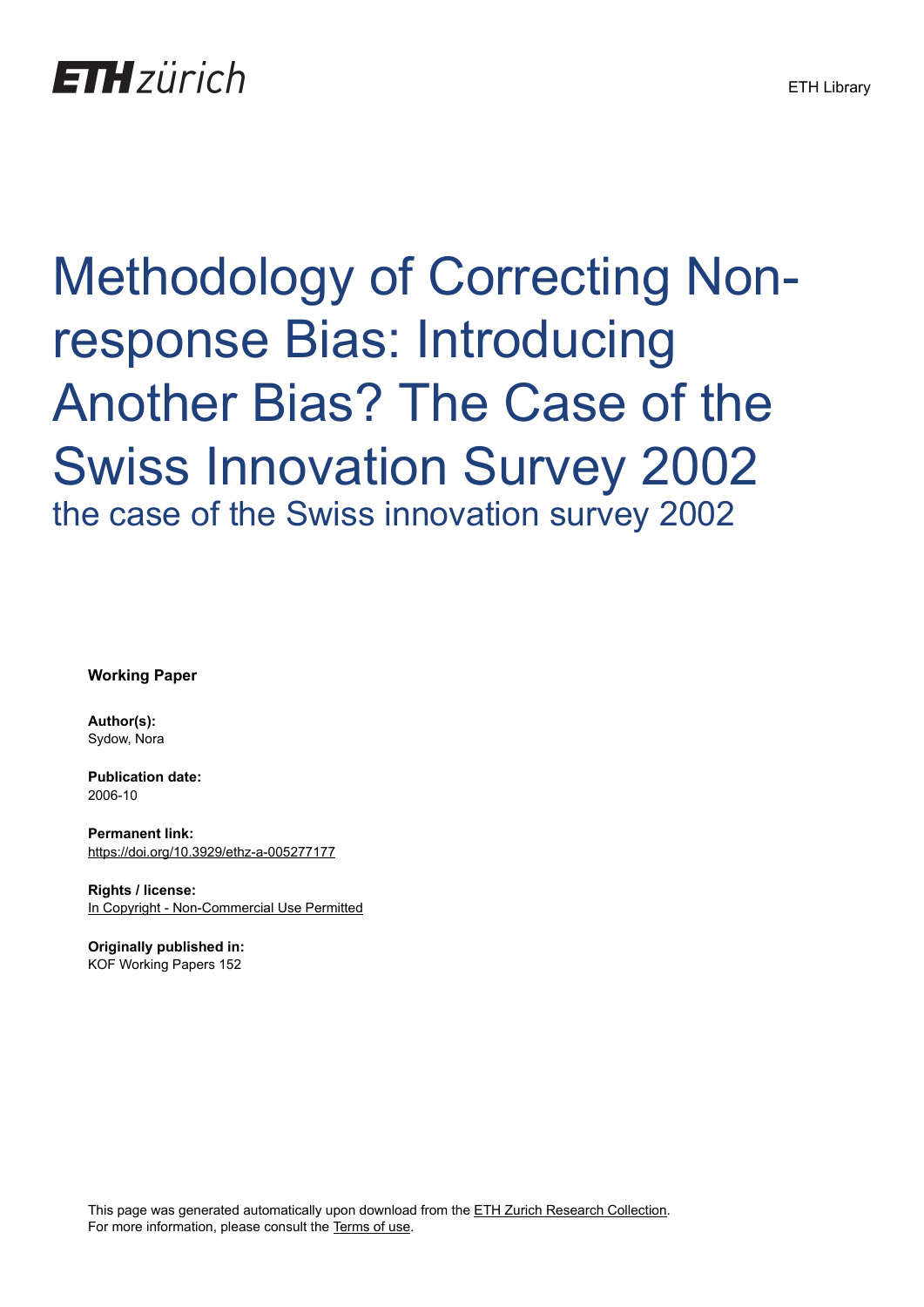K O F

**Konjunkturforschungsstelle Swiss Institute for Business Cycle Research** 

# **Arbeitspapiere/ Working Papers**

**Nora Sydow** 

# **Methodology of Correcting Nonresponse Bias: Introducing Another Bias?**

The Case of the Swiss Innovation Survey 2002



Eidgenössische Technische Hochschule Zürich Swiss Federal Institute of Technology Zurich

**No. 152, October 2006**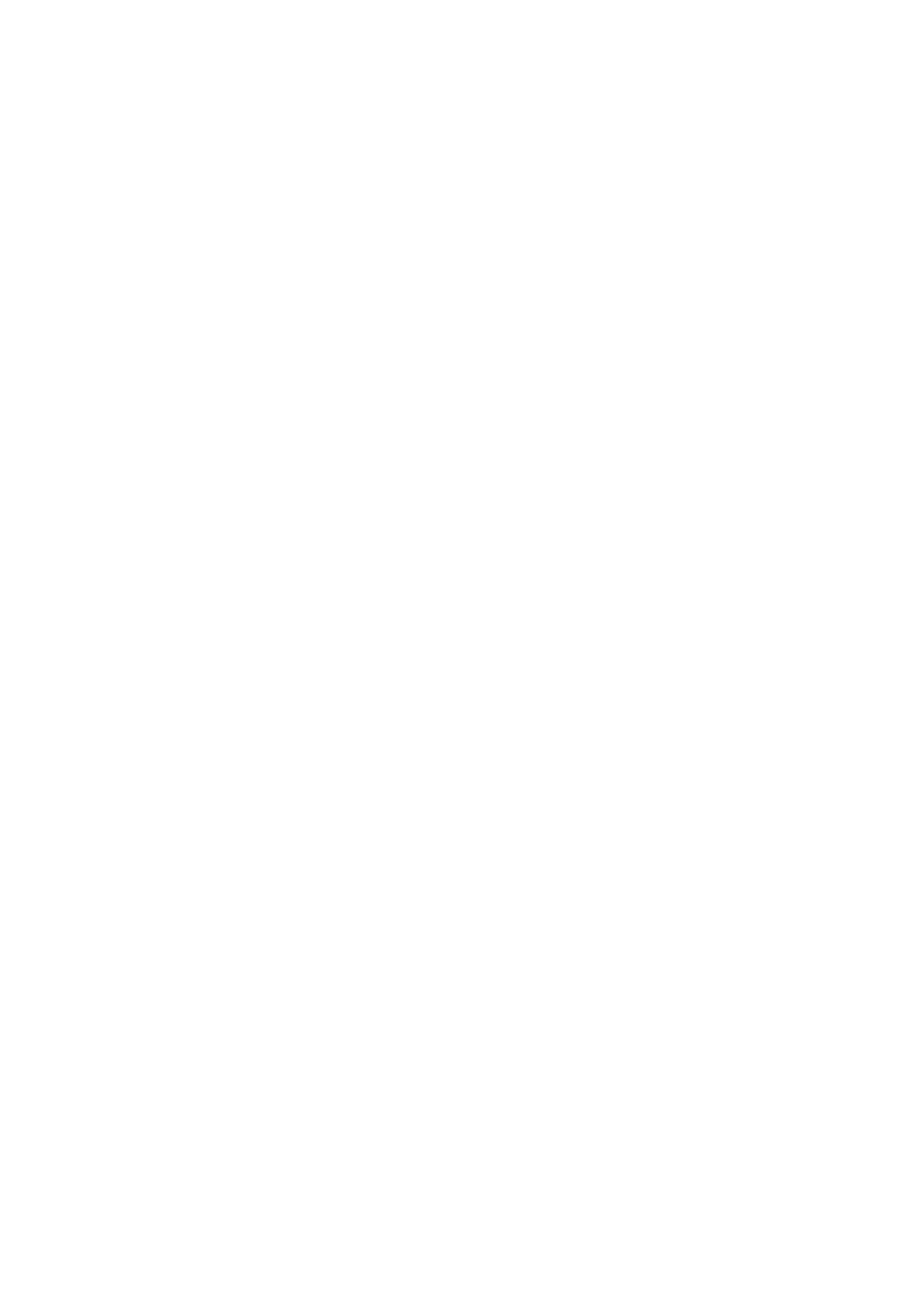# **Methodology of correcting non-response bias: introducing another bias ?**

## **The case of the Swiss Innovation Survey 2002**

#### Nora Sydow

KOF - Swiss Institute for Business Cycle Research, ETH Zurich, Switzerland sydow@kof.ethz.ch

#### **Abstract**

The non-response in a survey can lead to severe bias. In order to manage this problem, it is usual to make a second survey by a sample of non-respondent. This allows us to test if there is a significant difference in the key variables of the survey between respondents and nonrespondents and, if yes, to take it into account. But, the risk is great to introduce another bias depending on the mode (mail vs phone) of survey.

The KOF industrial economics group is exploring for many years the innovation behaviour of Swiss firms using a mail survey addressed to almost 6600 panel firms of the industrial, construction and service sector. We use since some years the data of a second survey by nonrespondents to correct non-response bias. Contrarily to the first survey, this one is made by phone. One can suspect that the personal interaction with the person(s) calling may be introducing another bias. In order to investigate this question, in the case of the ETH Zurich's innovation 2002 survey, we decided next to the regular non-respondent-phone-survey, to conduct a similar phone survey by a subsample of the respondent-group. Thus, we dispose of data for the same variables coming from the two modes of survey and allowing us to show if there is a difference or not in the response behaviour. We use different statistical approaches to investigate this issue, considering  $\chi^2$ -test and Logit models. Our results show that data collection method may influence the response.

Key Words: survey mode, non-response bias, non-response analysis

JEL Classification: C0,C13

Acknowledgements: The author thanks Laurent Donzé and the participants of the 28<sup>th</sup> CIRET Conference Rome, September 2006 for valuable comments.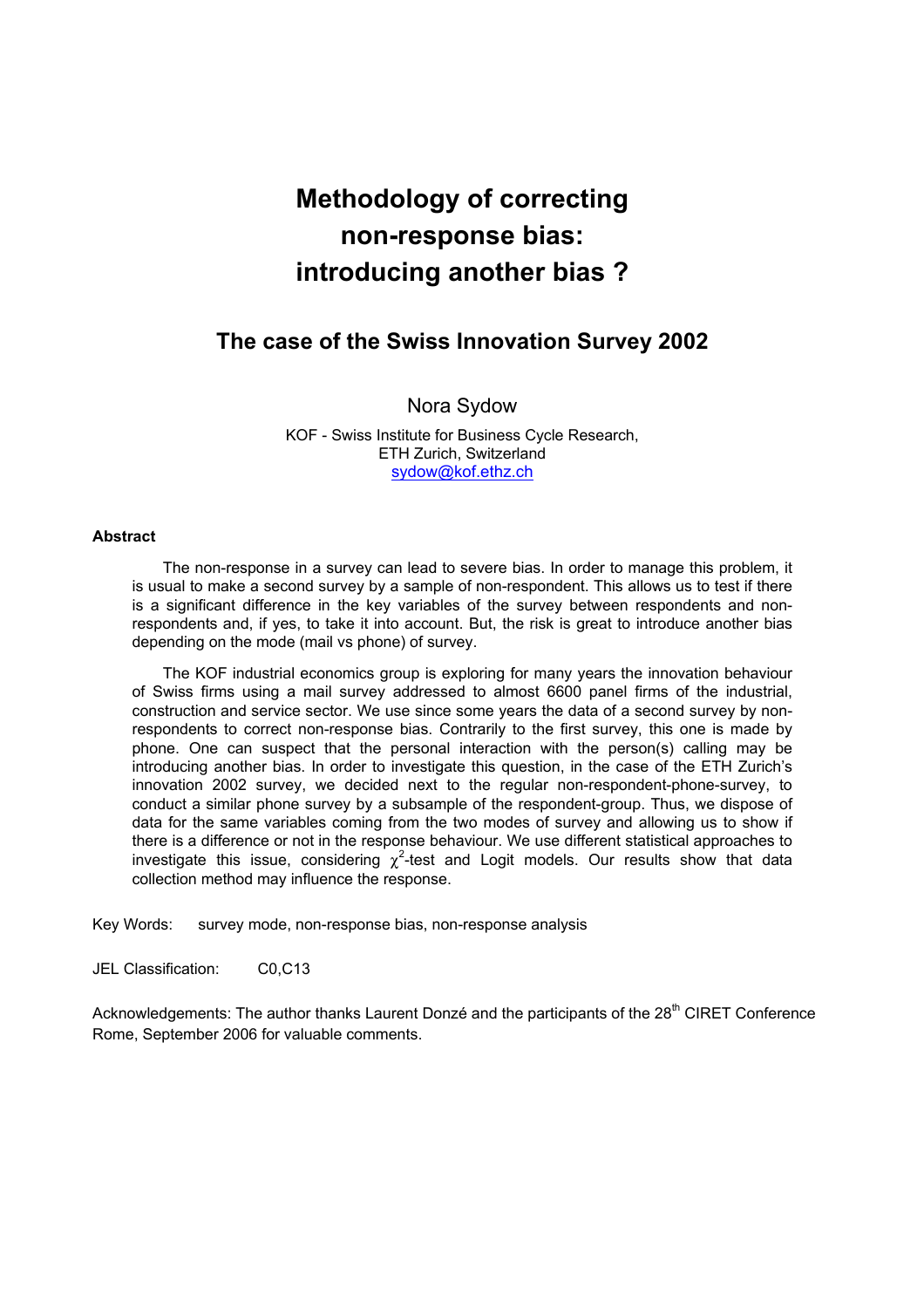## **1. Introduction**

Mixed-mode designs are often used in surveys to lower non-response. Nevertheless different modes can bias the results. The comparability of data collected with different modes is not automatically given. Reliability of data has to be analysed.

Most evaluations of mode effects focus on the issue of response rates. Relatively few studies whether respondents provide different answers with different modes of questionnaires. Probably due to the fact that this kind of test-retest methods is expensive and not in the main interest of survey conducting institutes. The issue of data reliability due to mixed-mode surveys has become only recently a research topic.

Studies that shows mode effects can be found in Silberstein and Scott (1991), Scherpenzeel (1995), Biemer (2001), De Leeuw et al. (1996), Saris and Hagenaars (1997) and Schwartz et al. (1991). Studies with no mode effects are De Leeuw and Van der Zouwen (1988), De Leeuw (1992), Gallobardes et al. (1998) etc.

Focus of this paper is the methodology used to correct non-response bias in the case of the Swiss Innovation Survey 2002. While the main survey is conducted by self-administered questionnaires, the non-response analysis is made by phone. If a mode effect exists, it might be expected that the responses given in a context of a self-administered questionnaire would differ from those given by phone for the same unit.<sup>1</sup> In order to explore this issue a test-retest design was used: a sample of respondents of the main survey was re-interviewed by phone.

# **2. The Swiss Innovation Survey 2002**

#### **2.1 Characteristics of the surveys**

The Swiss Innovation Survey 2002 was based on the KOF ETH Zurich business panel. The sample (stratified sample with simple random sampling) is drawn out of the official enterprise register and contains around 6600 firms in the manufacturing, construction and services sectors. The sample is stratified by 28 economic activities (industries) and three firm classes, defined by optimal stratification, separately for each industry.

The main survey was conducted by self-administered questionnaires in autumn 2002. In the follow-up phase we contacted by phone the non-responding firms to increase the initial response rate. After this intensive callback the global response-rate approached roughly 40%. Table A.1 in the appendix shows the response rate by stratum after follow-up activities. As it varied from stratum to stratum, a non-response bias was suspected. A second survey by the non-respondents helped to elucidate this question. This survey took place in the begin of the year 2003.

#### **2.2 Methodology of Non-response Analysis**

To reduce burden a shortened questionnaire is used for collecting data of non-respondents. This second survey is done by phone containing the core questions of the main survey. The methodology used to correct non-response bias is furnished in Donzé (2002). It consists of adjusting weighting factors. The marginal totals are computed, i.e. the number of firms answering yes or no to the core

 $\overline{a}$ 

<sup>1</sup> Cf. Descombe (2006)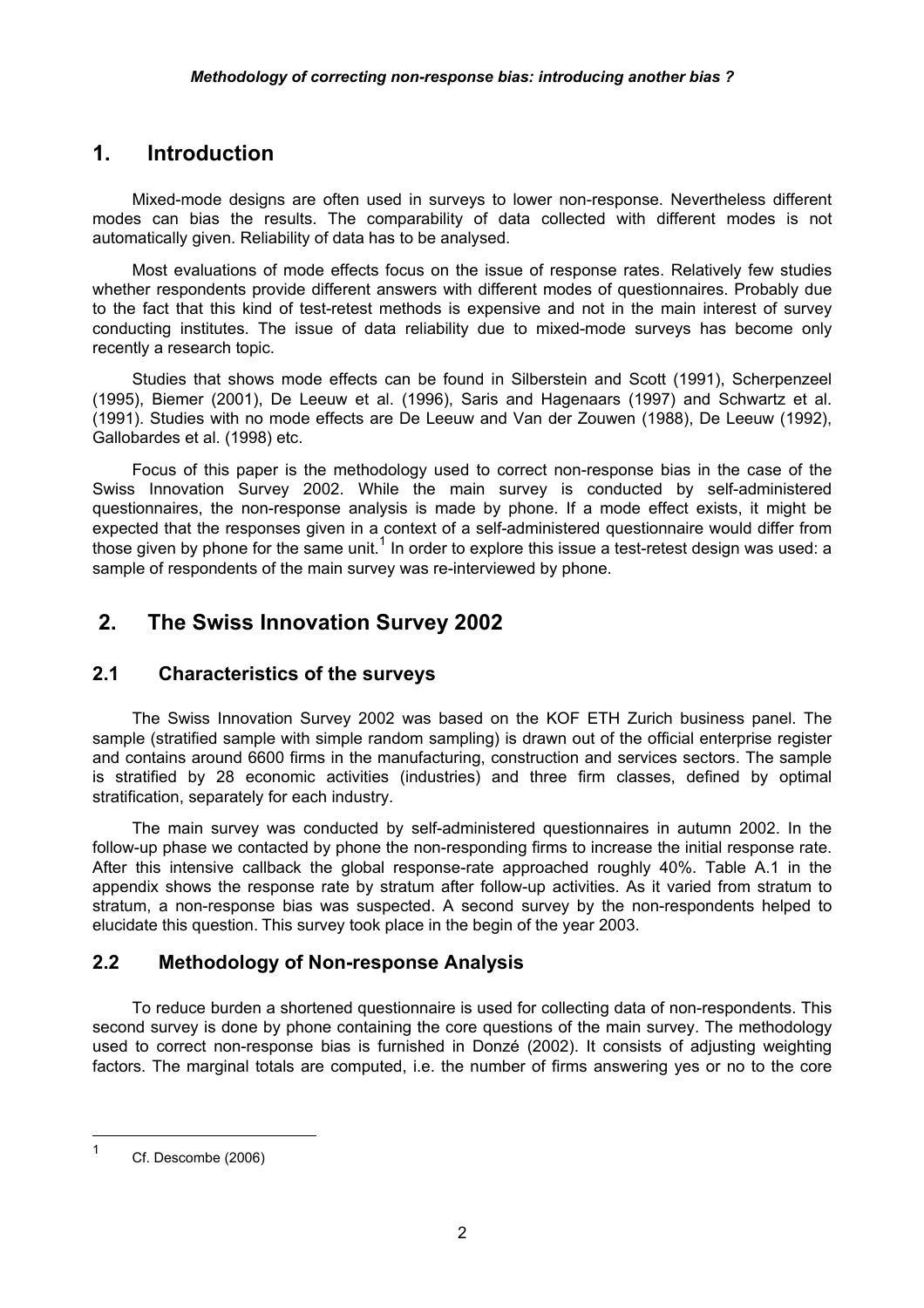questions, per industry (or firm class). The initial weights (from the specific design plan) are then calibrated $2$  with these marginal factors. $3$ 

In order to enhance comparability the non-response survey was conducted with identical design factors such as same wording and same order of questions as in the self-administered questionnaires. Nevertheless the personal interaction between the interviewer and the interviewee can not be neglected. The role of the interviewer is quite important: he has to persuade a sample of nonrespondents to participate. The data collector of the phone surveys are instructed to adhere to protocols in order to standardise measurement as much as possible. As the interviewer's behaviour may affect the answers given, the non-response calls are done by one person to avoid the introduction of an additional source of error.<sup>4</sup>

Our methodology has been criticised on the ground that we are using a different mode to analyse an eventual bias: there is a potential for measurement error as the modes used may cause measurement differences, i.e. we don't know whether the same answer is provided regardless of which method is used.

#### **3. Mode effects**

Our survey design consists of a mixed-mode data collection procedure. After sending the selfadministered questionnaire, a telephone follow-up is very effective to raise response rate. Telephone calls help to improve the quality of the contact information and the attention paid to the enquiry. The appropriate contact person in the company can easily be determined, so that the questionnaire can be re-send to the right person. No measurement error is to be worried about this kind of mode change as no survey data are collected with the follow-up mode.<sup>5</sup>

Mixing up modes in the main and the complement survey by non-respondents may introduce an additional source of error. In fact, mode effects can be the outcome of a selection or a transformation process.<sup>6</sup> If the response probability differs among modes, the mode effect is the result of a selection process. Mode effect as the result of transformation process exist, when the probability to report the true value differs among different modes for the same interviewee.

In our case a mode effect due to transformation process can be suspected as the telephone interview mode itself may have been influencing the respondents' answers. In order to explore this issue a specific investigation was conducted for a sample of respondents.

### **4. Data collection**

Figure 1 summarizes the different steps for data collection. In a first step self-administered questionnaires were send to all firms. After the intensive callback we received 2584 completed questionnaires. Our non-response analysis was based on a phone survey by a subsample of the nonrespondents. In order to explore a potential mode effect this phone survey was even extended to a sample of respondents.

 $\overline{a}$ 

<sup>2</sup> Calibration is done by the SAS procedure CALMAR, developed by Deville and Sautory from INSEE (Cf. Sautory (1993))

<sup>3</sup> Cf. Deville et al. (1993)

<sup>4</sup> Cf. Pannekoek (1988) or Stokes and Yeh (1988)

<sup>5</sup> Cf. De Leeuw (2005)

<sup>6</sup> Cf. Saris (1997), Saris an Hagenaars (1997) or Voogt and Saris (2005)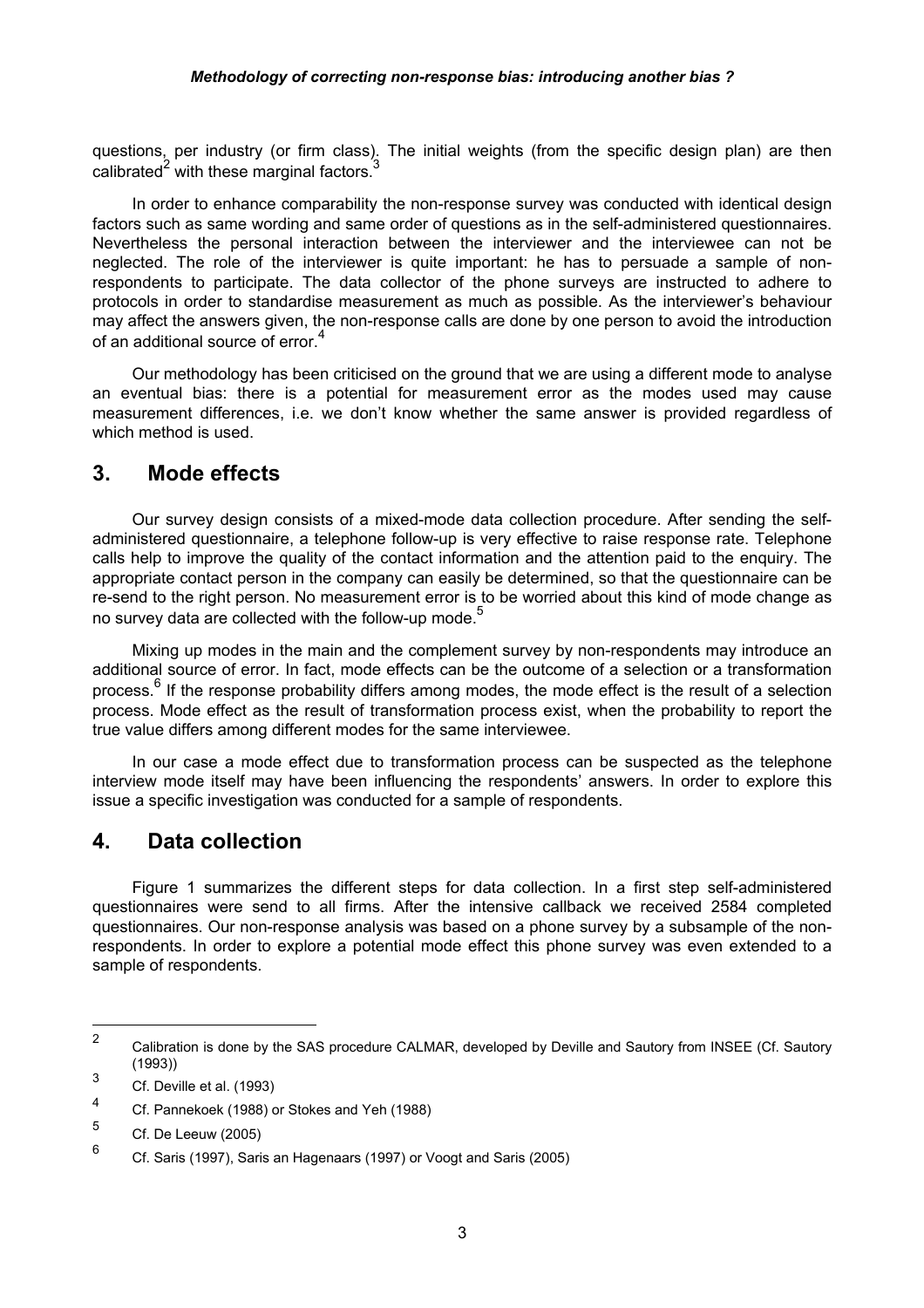**Figure 1: Overview - Data collection** 



 $\overline{R}$  : Non-respondents

Therefore a random sample over the whole set of respondents was used. 151 firms (5.8% of the respondents) were asked to answer the same core questions used for the non-response survey by phone.

To gather the data 151 contact persons who had already filled in our self-administered questionnaire were recalled. To obtain a dataset containing responses given by mail as well as responses given by phone of the same unit, a learn effect that could disturb comparability cannot be excluded. In fact the 151 interviewees by phone are not completely comparable to the interviewees of the non-response survey as they previously filled-in the self-administered questionnaire and have read all explanations given. The non-respondents though were only provided with an oral explication of the question. Nevertheless there was an important time slice between survey 1 by self-administered questionnaire and survey 2 by phone. Due to forgetting effects this aspect can be neglected in our approach.

In a first step we deducted the phone sample R from the respondents of survey 1 to obtain disjoint datasets. Table 1 shows the structure of the respondents of survey 1 and survey 2.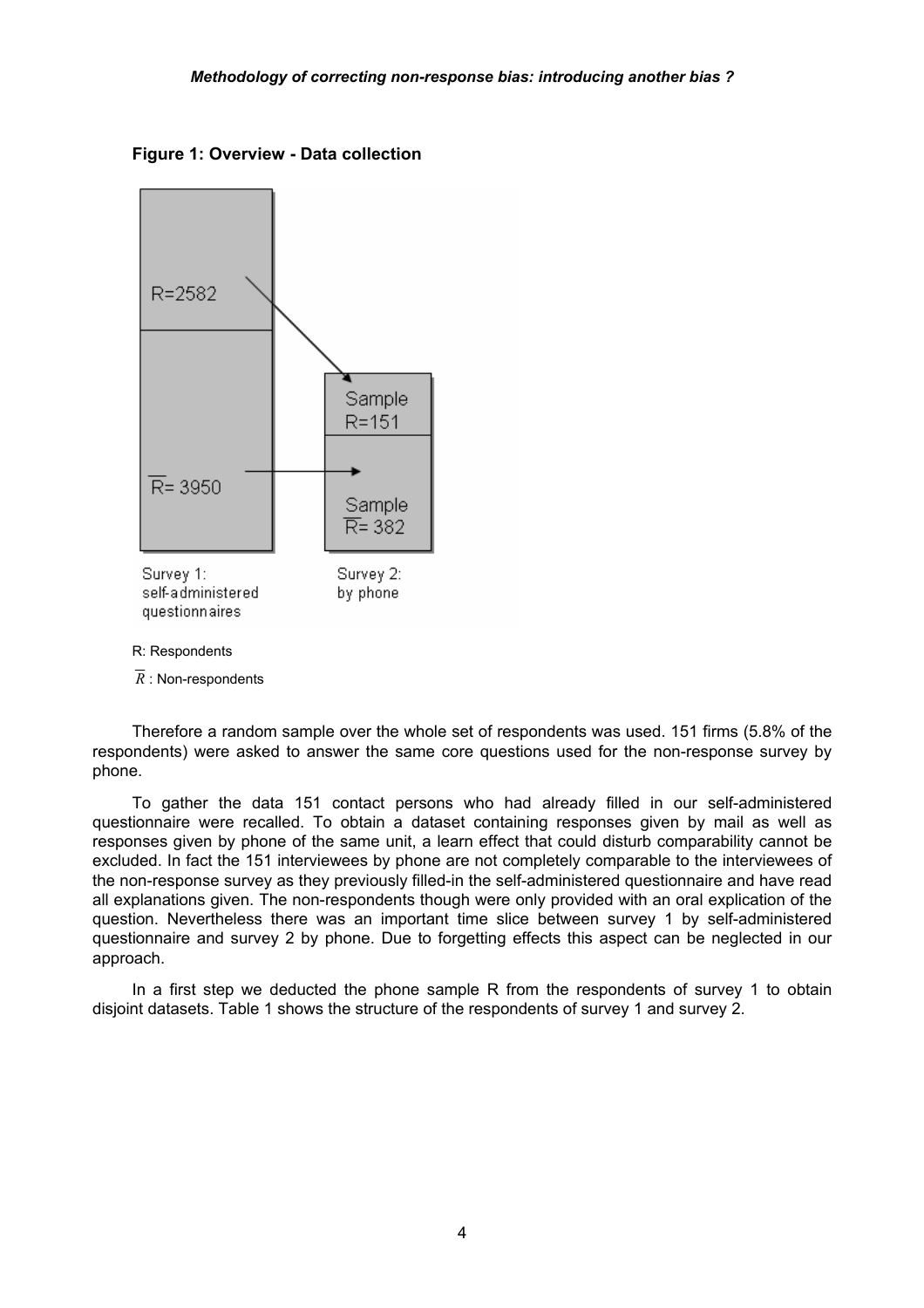| <b>Economic activity</b>            | Self<br>administered<br>question-<br>naire | Self<br>administered<br>question-<br>naire | Non-<br>respondents<br>by phone<br>survey | Respondents<br>by phone<br>survey |
|-------------------------------------|--------------------------------------------|--------------------------------------------|-------------------------------------------|-----------------------------------|
|                                     | (R)                                        | (R less<br>sample R)                       | (sample $\overline{R}$ )                  | (Sample R)                        |
| Food / Beverage                     | 108                                        | 103                                        | 6                                         | 5                                 |
| <b>Textile</b>                      | 42                                         | 41                                         | $\pmb{0}$                                 | $\mathbf{1}$                      |
| Clothing / Leather                  | 17                                         | 16                                         | 1                                         | $\mathbf{1}$                      |
| Wood processing                     | 58                                         | 58                                         | $\pmb{0}$                                 | $\mathbf 0$                       |
| Paper                               | 37                                         | 37                                         | 0                                         | 0                                 |
| Publishing                          | 88                                         | 82                                         | 5                                         | 6                                 |
| <b>Petroleum and Chemicals</b>      | 84                                         | 78                                         | 3                                         | 6                                 |
| Rubber and plastic products         | 72                                         | 70                                         | 3                                         | $\overline{2}$                    |
| Other non metallic mineral products | 56                                         | 55                                         | 5                                         | $\mathbf{1}$                      |
| Metal                               | 27                                         | 27                                         | 0                                         | $\mathbf 0$                       |
| Metalworking                        | 195                                        | 186                                        | 8                                         | 9                                 |
| Machinery                           | 221                                        | 208                                        | 3                                         | 13                                |
| Electrical machinery                | 55                                         | 48                                         | 15                                        | $\overline{7}$                    |
| Electronic / Instruments            | 131                                        | 123                                        | 28                                        | 8                                 |
| Watches                             | 42                                         | 41                                         | 6                                         | $\mathbf{1}$                      |
| Vehicles                            | 24                                         | 22                                         | $\overline{7}$                            | $\overline{2}$                    |
| <b>Other Manufacturing</b>          | 57                                         | 55                                         | 1                                         | $\overline{2}$                    |
| Energy / Water                      | 48                                         | 45                                         | 0                                         | 3                                 |
| Construction                        | 221                                        | 203                                        | 65                                        | 18                                |
| Wholesale                           | 216                                        | 205                                        | 38                                        | 11                                |
| Retail trade                        | 181                                        | 174                                        | 30                                        | 7                                 |
| Hotels and restaurants              | 103                                        | 98                                         | 22                                        | 5                                 |
| Transport / Telecommunication       | 139                                        | 129                                        | 36                                        | 10                                |
| Banking / Insurance                 | 118                                        | 111                                        | 38                                        | $\overline{7}$                    |
| Real estate / Renting               | 19                                         | 19                                         | $\overline{2}$                            | 0                                 |
| Computer services                   | 44                                         | 40                                         | 11                                        | 4                                 |
| <b>Business services</b>            | 154                                        | 135                                        | 48                                        | 19                                |
| Personal services                   | 27                                         | 24                                         | $\mathbf{1}$                              | 3                                 |
| Total                               | 2584                                       | 2433                                       | 382                                       | 151                               |

**Table 1 Responding firms Swiss Innovation Survey 2002**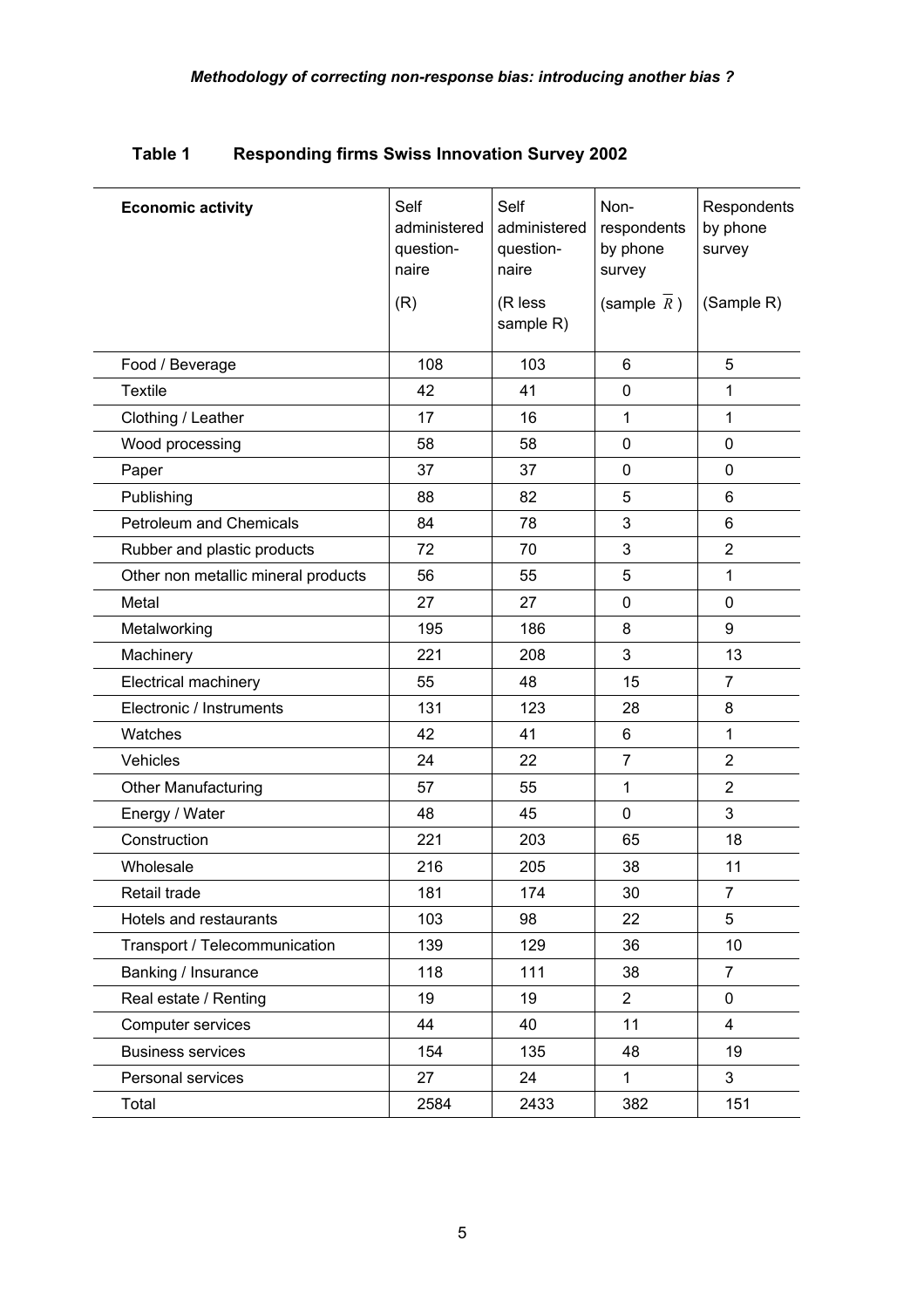# **5 Methodology and results**

The main key variable of our both surveys is  $INNO<sup>7</sup>$ . The methodology used to measure the influence of the survey mode is based on this single variable. In a first step we will explore if the same answer is provided regardless of which method is used, employing "sample R" with phone mode and self-completion mode. In a second step we will compare the answers given by "R less sample R" in self-completion mode to "sample R" and "sample  $\overline{R}$ " in phone mode. To explore this issue we will use the following approaches:

- $-\chi^2$ -test and Mc Nemar's test
- Logit model for estimating probabilities for "sample R"
- Logit model using "R less sample R", "sample R" and "sample  $\overline{R}$ "

Table 2 shows the number of innovative firms (i.e. firms that introduced a product and or a process innovation in the period 2000-2002) in the different modes with the different samples.

| <b>INNO</b>             | Yes                            | No    |
|-------------------------|--------------------------------|-------|
| R                       | 59.50                          | 40.50 |
| N                       | 2584                           |       |
| R less sample R by mail | 59.6                           | 40.40 |
| N                       | 2433                           |       |
| Sample $R$ by phone     | 62.27                          | 37.73 |
| N                       | 379                            |       |
| Sample R by phone       | 60.93                          | 39.07 |
| N                       | 151                            |       |
| Sample R by mail        | 58.28                          | 41.72 |
| N                       | 151                            |       |
| Notes:                  | The variables are not weighted |       |

**Table 2 Number of innovative firms in the different modes** 

First, it will be analysed whether there are significant differences in number of innovative firms between the different modes. We use a chi-squared test for detecting differences in answer distributions.

For "sample R" we have answers given by self-administered questionnaire and answers given by phone. Mc Nemar's test is used to explore the significance of change of answers in both modes. Table 3 shows the results. There is no significance of change between both modes. Different modes don't seem to influence the answers.

 $\overline{a}$ 

<sup>7</sup> Innovation activities in the period 2000-2002 (yes=1; no=0)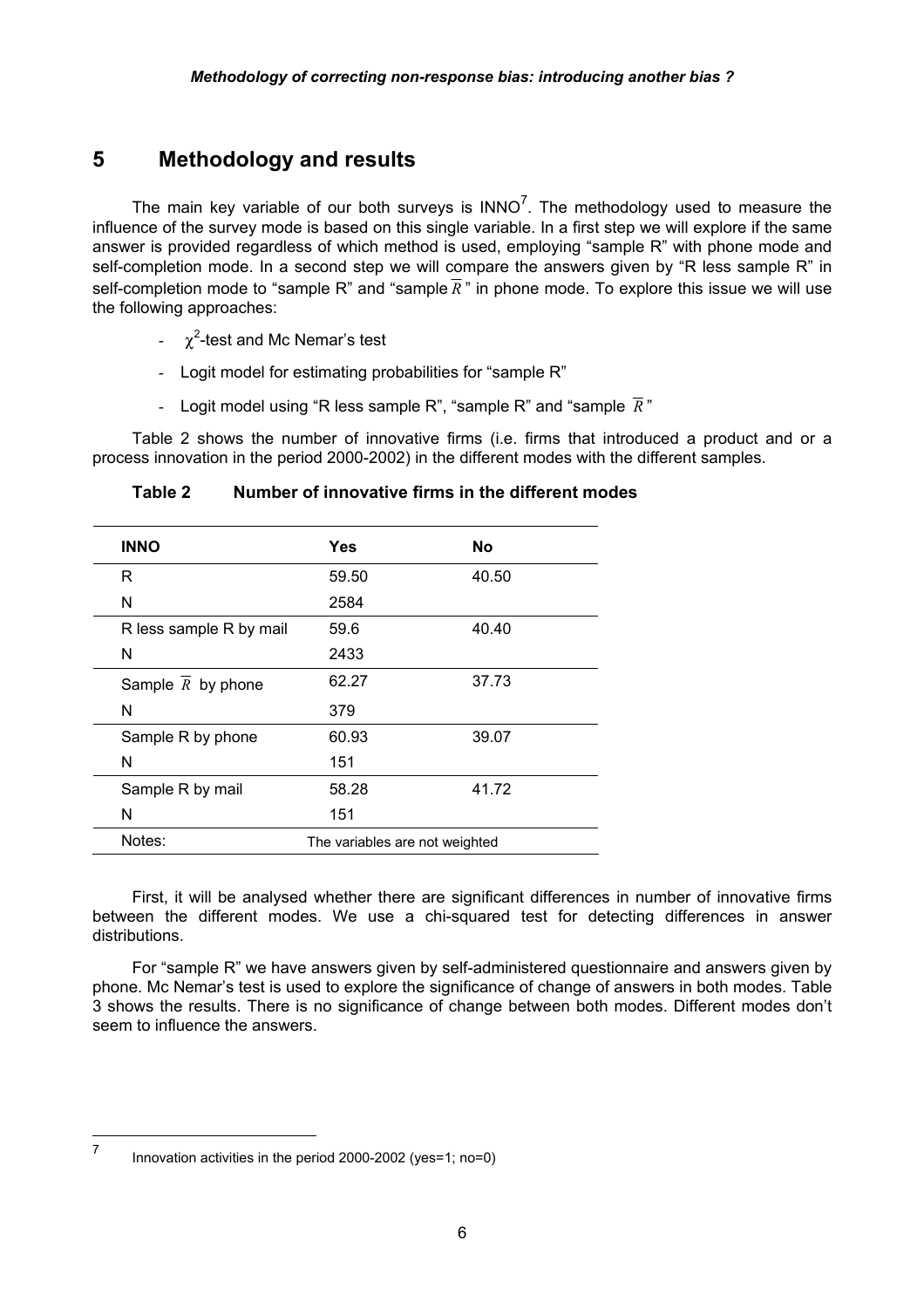| <b>INNO</b>          | <b>Yes</b>                     | No    |  |
|----------------------|--------------------------------|-------|--|
| Sample R by phone    | 60.93                          | 39.07 |  |
| N                    | 151                            |       |  |
| Sample R by mail     | 58.28                          | 41.72 |  |
| N                    | 151                            |       |  |
| Notes:               | The variables are not weighted |       |  |
| Mc Nemar's Statistic | 0.381                          |       |  |
| df                   | 1                              |       |  |
| Pr                   | 0.537                          |       |  |
|                      |                                |       |  |

#### **Table 3 Contingency table for "sample R"**

Table 4 to 7 show the different contingency tables for the different groups of firms. All  $\chi^2$ -tests show no significant difference using different modes, i.e. using different modes do not lead to a different number of innovative firms in the different datasets.

The influence of the mode effect is only considered for dataset "sample R", only for these data the response under both modes is observable. For the remaining datasets only responses under one mode is observable, i.e. the response of "sample  $\overline{R}$ " under self-administered questionnaire is not available. Even if Mc Nemar's test were not significant, table 3 shows a slight positive influence of the phone mode on the innovation response. We will explore this issue more thoroughly by using a more sophisticated method.

| Table 4 | Contingency table for "R" and "sample $R$ " |  |
|---------|---------------------------------------------|--|
|---------|---------------------------------------------|--|

| <b>INNO</b>         | <b>Yes</b>                     | No    |
|---------------------|--------------------------------|-------|
| R                   | 59.50                          | 40.50 |
| N                   | 2584                           |       |
| Sample $R$ by phone | 62.27                          | 37.73 |
| N                   | 379                            |       |
| Notes:              | The variables are not weighted |       |
| $\chi^2$            | 1.069                          |       |
| df                  | 1                              |       |
| Pr                  | 0.301                          |       |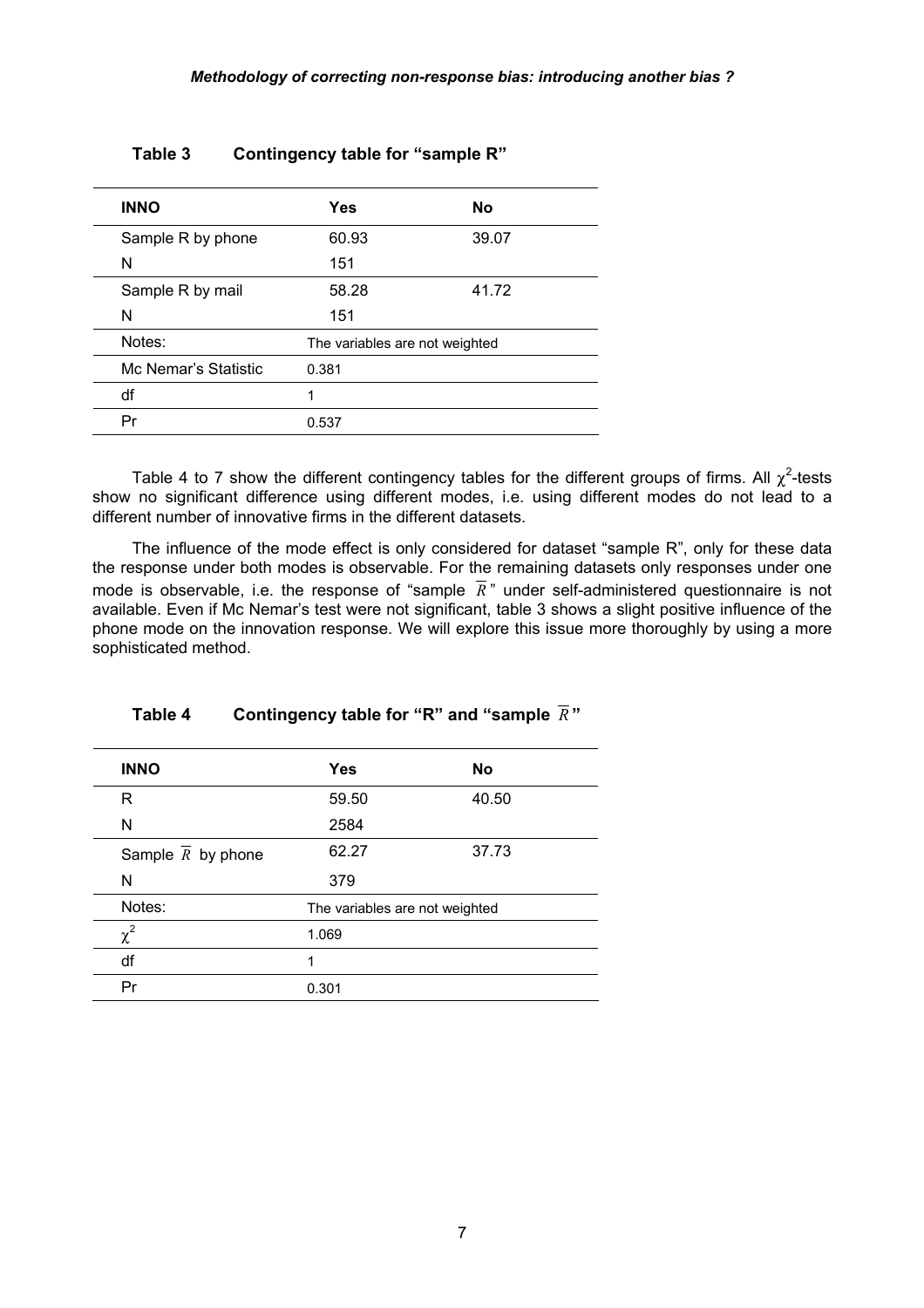| <b>INNO</b>             | Yes                            | <b>No</b> |  |
|-------------------------|--------------------------------|-----------|--|
| R less sample R by mail | 59.6                           | 40.40     |  |
| N                       | 2433                           |           |  |
| Sample R by phone       | 60.93                          | 39.07     |  |
| N                       | 151                            |           |  |
| Notes:                  | The variables are not weighted |           |  |
| $\chi^2$                | 0.103                          |           |  |
| df                      | 1                              |           |  |
| Pr                      | 0.749                          |           |  |

#### **Table 5 Contingency table for "R less sample R" and "sample R"**

# **Table 6 Contingency table for "sample** *R* **" and "sample R"**

| <b>INNO</b>         | <b>Yes</b>                     | No    |  |
|---------------------|--------------------------------|-------|--|
| sample $R$ by phone | 62.27                          | 37.73 |  |
| N                   | 379                            |       |  |
| Sample R by phone   | 60.93                          | 39.07 |  |
| N                   | 151                            |       |  |
| Notes:              | The variables are not weighted |       |  |
| $\chi^2$            | 0.0824                         |       |  |
| df                  | 1                              |       |  |
| Pr                  | 0.774                          |       |  |

# **Table 7 Contingency table for "R less sample R" and "sample** *R* **"**

| <b>INNO</b>                    | <b>Yes</b>                     | No    |
|--------------------------------|--------------------------------|-------|
| R less sample R by mail        | 59.6                           | 40.40 |
| N                              | 2433                           |       |
| Sample $\overline{R}$ by phone | 62.27                          | 37.73 |
| N                              | 379                            |       |
| Notes:                         | The variables are not weighted |       |
| $\chi^2$                       | 0.777                          |       |
| df                             | 1                              |       |
| Pr                             | 0.378                          |       |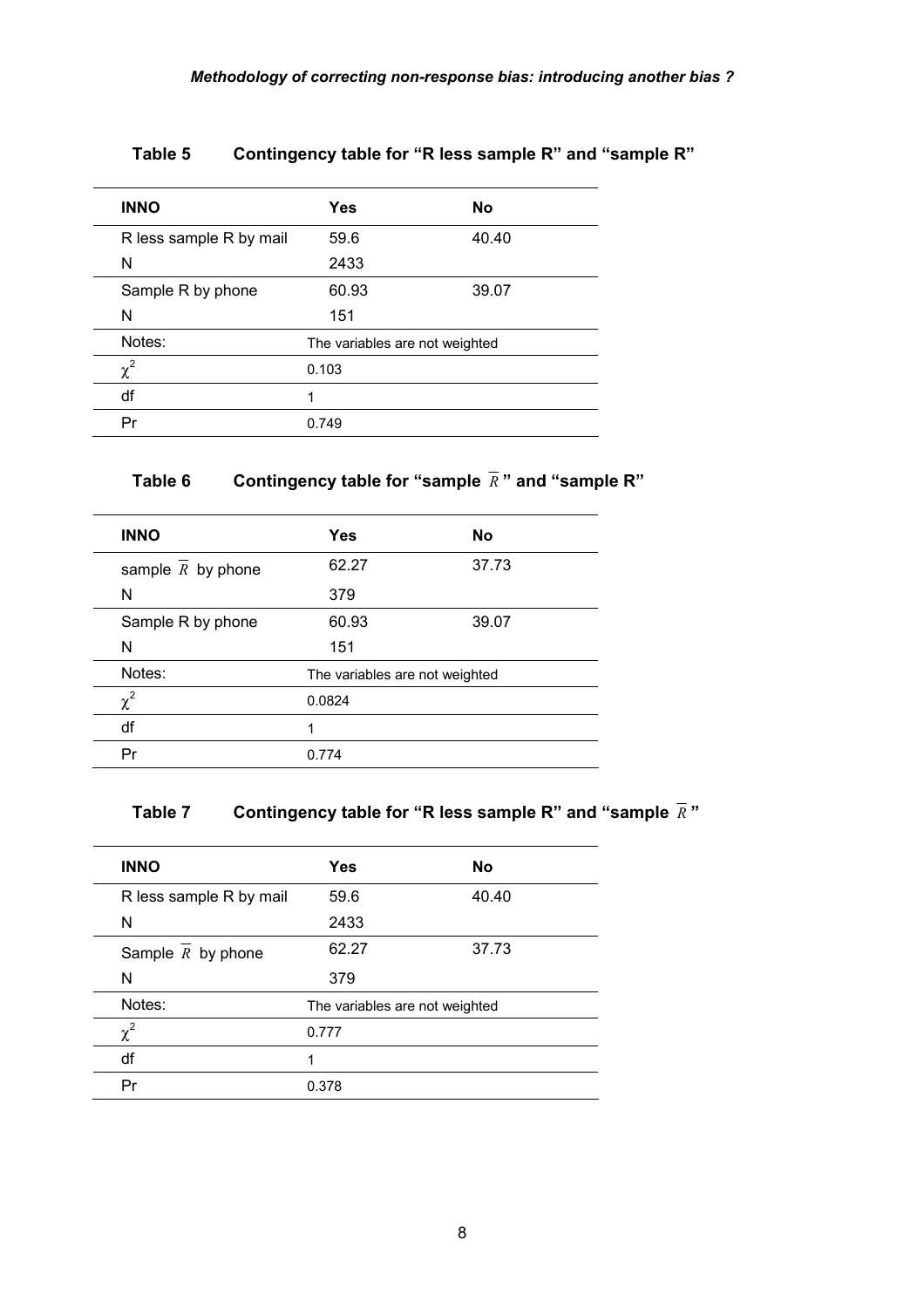The next steps of our approach consist in analysing the influence of the mode effect on the response behaviour. Therefore we estimate the probabilities of being an innovative firm. We assume that a transformation process takes place and lead to a mode effect, i.e. the probability to give the "true" value is varying for the different modes.

First we model the innovation probability for "R less sample R" by a Logit model with backward selection. For reasons of full information we choose structural variables available for all units as explanatory variables. This background information is provided in the official firm register. Table 8 shows the parameters of the estimated model. See table A.2. in the appendix for the model specifications.

| Variable                 | Coeff.                                                                                                     | S. E.                                               |  |
|--------------------------|------------------------------------------------------------------------------------------------------------|-----------------------------------------------------|--|
| Constant                 | $-1.2763$                                                                                                  | 0.1733                                              |  |
| $IND_1$                  | 1.9482                                                                                                     | 0.2208                                              |  |
| $IND_2$                  | 2.0119                                                                                                     | 0.2046                                              |  |
| $IND_3$                  | 2.0901                                                                                                     | 0.1963                                              |  |
| $IND_4$                  | 2.4962                                                                                                     | 0.2302                                              |  |
| IND <sub>5</sub>         | 1.4176                                                                                                     | 0.2617                                              |  |
| $DL-1$                   | 0.7480                                                                                                     | 0.1832                                              |  |
| $DL_2$                   | 1.3660                                                                                                     | 0.1920                                              |  |
| GR M                     | 0.4632                                                                                                     | 0.0960                                              |  |
| GR G                     | 1.0000                                                                                                     | 0.1577                                              |  |
| SP F                     | $-0.3987$                                                                                                  | 0.1123                                              |  |
| N                        | 2433                                                                                                       |                                                     |  |
| R <sub>2</sub> Mc Fadden | 0.0969                                                                                                     |                                                     |  |
| % Concordance            | 68.5                                                                                                       |                                                     |  |
| Mean Prob. Inno          | 0.595972                                                                                                   | 0.00353528                                          |  |
| Notes:                   | Variable description in table A.2                                                                          |                                                     |  |
|                          |                                                                                                            | Reference group for economic activity: construction |  |
|                          | Reference group for firm size: small firms                                                                 |                                                     |  |
|                          | Reference group for language: Italian                                                                      |                                                     |  |
|                          | Regional dummies as REG 1 to REG 6 as well as<br>language dummy SP_D were removed by backward<br>selection |                                                     |  |
|                          | Significance level 1%                                                                                      |                                                     |  |

#### **Table 8 Logit Modelling of Innovation Probability (R less sample R)**

"sample R" was drawn by simple random sampling over the whole set of respondents of survey 1. Therefore we can easily estimate the probability of innovation PROB\_Innog for "sample R" using the coefficients of the model estimated for the firms responding to survey 1.

 $PROB_1NNO_0=1/(1+exp(-Q))$  (1)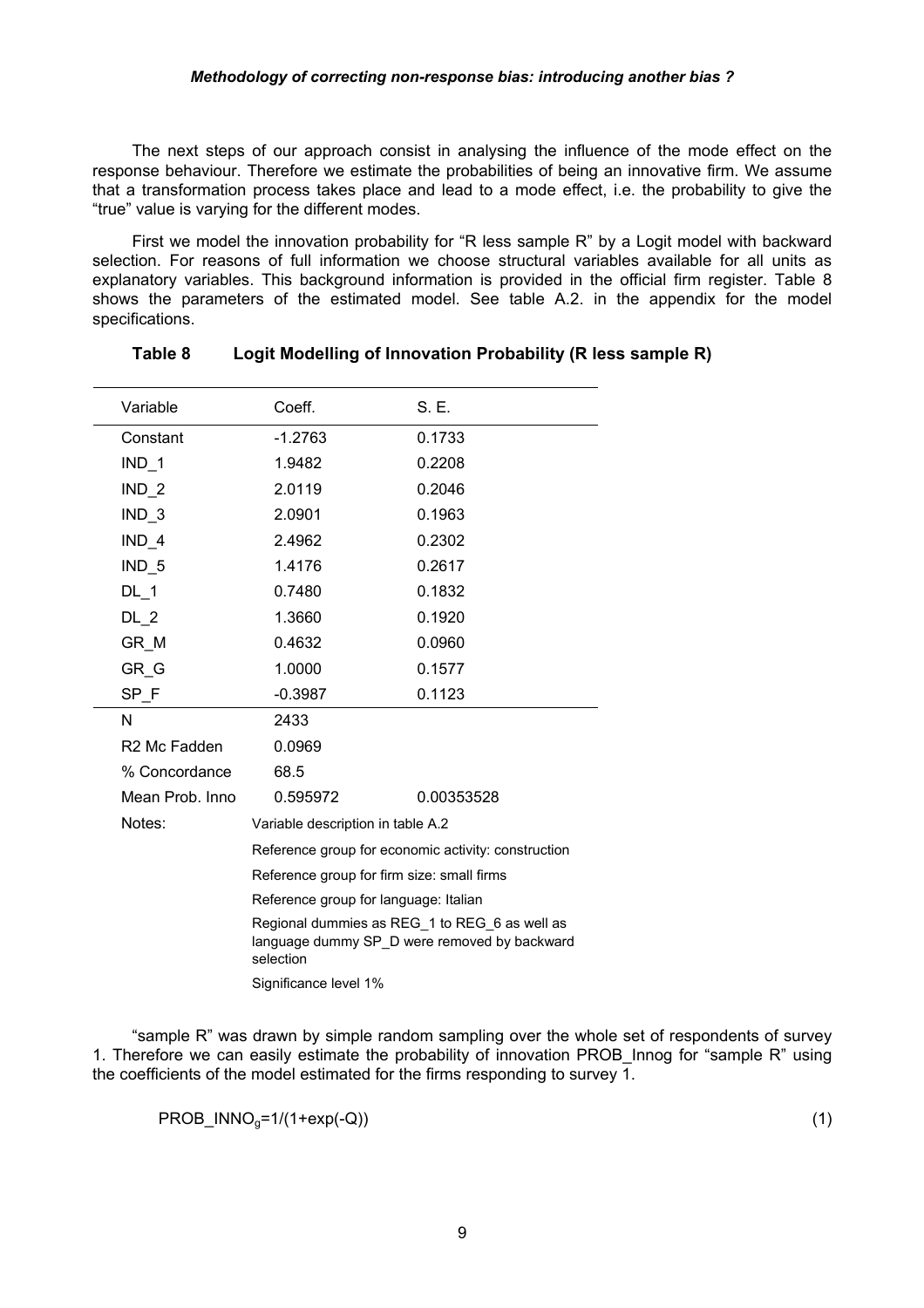with

#### Q=-1.2763+1.9482\*IND\_1+2.0119\*IND\_2+2.0901\*IND\_3+2.4962\*IND\_4+1.4176\*IND\_5+  $0.7480*DL$  1+1.3660\*DL 2+0.4632\*GR M+1.0000\*GR\_G - 0.3987\*SP\_F (2)

By inserting (2) in (1) we obtain PROB\_INNO<sub>g</sub> for "sample R" (see table 9). In a further step we investigated if there are any differences in response behaviour as measured by the estimated probability of innovation. To this end we estimated separately a Logit model for the innovative behaviour of "sample R". Again we choose structural variables as explanatory variables. Table 10 shows the results for this model. Based on the parameter of this model we calculated PROB\_INNO (see table 10).

#### **Table 9 Estimating probability of innovation for "sample R" with model from "R less sample R"**

| N                               | 151      | S.E.       |  |
|---------------------------------|----------|------------|--|
| Mean Prob.<br>INNO <sub>a</sub> | 0.575727 | 0.01420888 |  |

| Variable                 | Coeff.                                              | S. E.                                                     |  |
|--------------------------|-----------------------------------------------------|-----------------------------------------------------------|--|
| Constant                 | 0.5213                                              | 0.1973                                                    |  |
| IND 4                    | 2.9470                                              | 1.0813                                                    |  |
| SP F                     | $-1.4893$                                           | 0.4849                                                    |  |
| N                        | 151                                                 |                                                           |  |
| R <sub>2</sub> Mc Fadden | 0.1121                                              |                                                           |  |
| % Concordance            | 39.7                                                |                                                           |  |
| Mean Prob. Inno          | 0.609272                                            | 0.01450461                                                |  |
| Notes:                   | were removed by backward selection                  | Variable description in table A2, all remaining variables |  |
|                          | Reference group for economic activity: construction |                                                           |  |
|                          | Reference group for firm size: small firms          |                                                           |  |
|                          | Reference group for language: Italian               |                                                           |  |
|                          | Significance level 1%                               |                                                           |  |

#### **Table 10 Logit Modelling of Innovation Probability (Sample R)**

To determine whether there is a significant difference between the two estimated probabilities we used a paired sample t-test. Therefore we test the null hypothesis: H0: di= Prob INNO -Prob INNOg=0. (i.e. 0.609272-0.575727). Table 11 shows the results of this test.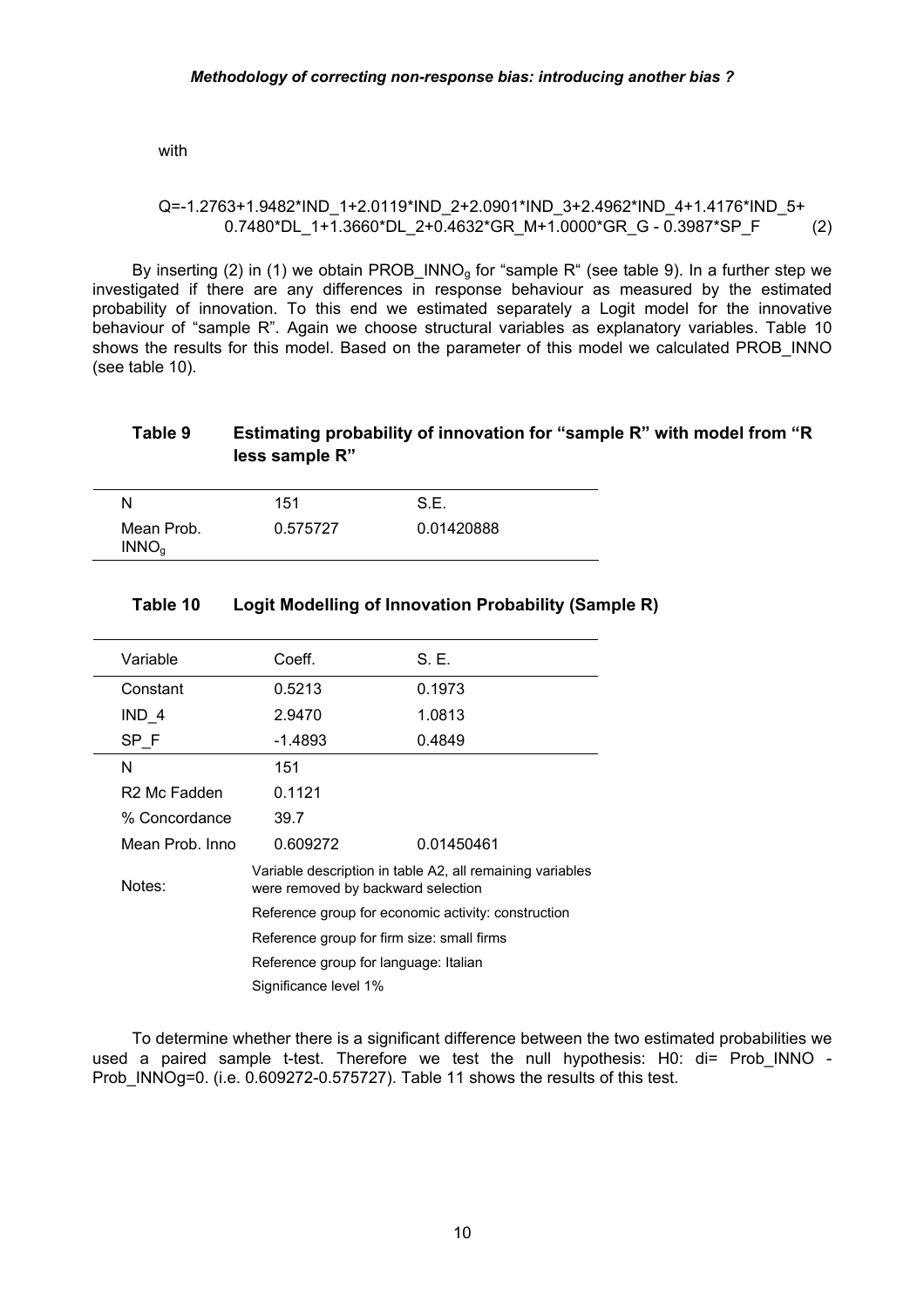| $\overline{d} = \frac{1}{n-1} \sum_{i=1}^n d_i$              | 0.0337683995 |  |
|--------------------------------------------------------------|--------------|--|
| $Var = \frac{1}{n-1} \sum_{i=1}^{n} (di_i - \overline{d})^2$ | 0.0315841003 |  |
| $std = \sqrt{Var}$                                           | 0.1777191614 |  |
| $t = \frac{d}{\frac{std}{\sqrt{n}}}$                         | 2.3348806982 |  |
| $\alpha$                                                     | 0.05         |  |
| Df                                                           | 150          |  |
| $t_c$                                                        | 1.645        |  |

#### **Table 11 Paired sample t-test for estimated probabilities**

H0 had to be rejected as  $t>t_c$ . This means that the probability of being innovative reported by phone is significantly higher than for the self-administered mode.

Last step of our analysis is computing a Logit model for the innovative behaviour of all firms, i.e. creating a dummy variable for mode effect in addition to the structural variables. Table 12 summarizes the results obtained.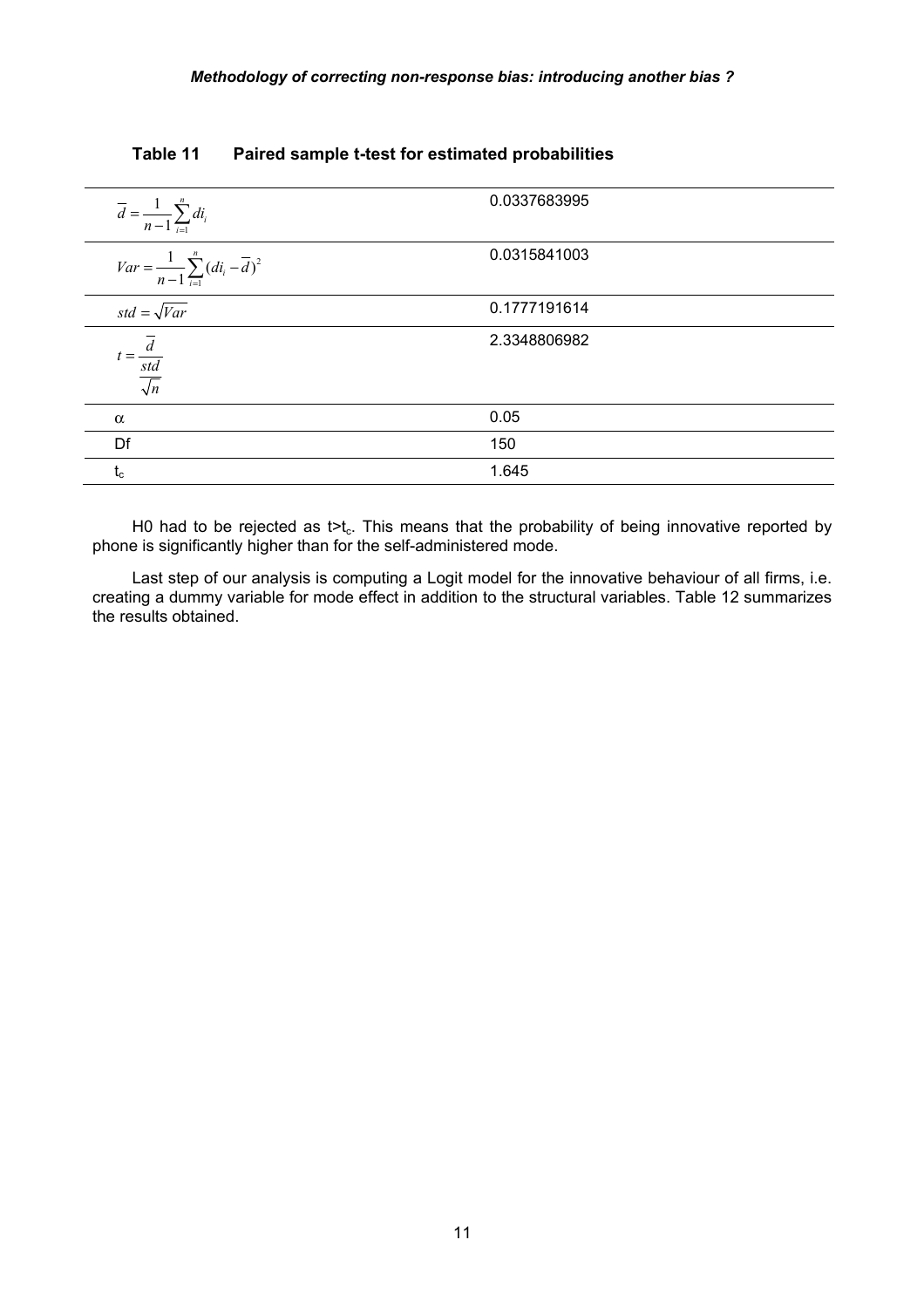| Variable                 | Coeff.                                                                                           | S. E.  |  |  |
|--------------------------|--------------------------------------------------------------------------------------------------|--------|--|--|
| Constant                 | $-1.1865$                                                                                        | 0.1453 |  |  |
| $IND_1$                  | 1.8015                                                                                           | 0.1983 |  |  |
| $IND_2$                  | 1.8305                                                                                           | 0.1795 |  |  |
| $IND_3$                  | 1.9435                                                                                           | 0.1719 |  |  |
| $IND_4$                  | 2.1414                                                                                           | 0.1925 |  |  |
| $IND_5$                  | 1.2970                                                                                           | 0.2429 |  |  |
| $DL_{1}$                 | 0.7532                                                                                           | 0.1549 |  |  |
| $DL_2$                   | 1.1727                                                                                           | 0.1583 |  |  |
| GR_M                     | 0.3855                                                                                           | 0.0924 |  |  |
| GR G                     | 0.9356                                                                                           | 0.1525 |  |  |
| SP F                     | $-1.5089$                                                                                        | 0.4275 |  |  |
| mode                     | 0.6023                                                                                           | 0.1152 |  |  |
| N                        | 2873 <sup>8</sup>                                                                                |        |  |  |
| R <sub>2</sub> Mc Fadden | 0.0775                                                                                           |        |  |  |
| % Concordance            | 66.3                                                                                             |        |  |  |
| Notes:                   | Variable description in table A.2, all remaining<br>variables were removed by backward selection |        |  |  |
|                          | Reference group for economic activity: construction                                              |        |  |  |
|                          | Reference group for firm size: small firms                                                       |        |  |  |
|                          | Reference group for language: Italian                                                            |        |  |  |
|                          | Significance level 1%                                                                            |        |  |  |

**Table 12 Logit Modelling of innovation behaviour for all data** 

Again the results suggest that the method of data collection by phone is more susceptible to positive answer, as mode effect is influencing the innovation behaviour in a positive way.

### **6. Discussion**

 $\overline{a}$ 

The different approaches to analyse the influence of the mode effect show different results. On the one hand the  $\chi^2$ -test show no significant differences among the different datasets, i.e the number of innovative firms is not differing using the self-administered or the phone mode. But this kind of test is not taking the influence of the mode into consideration, as "sample  $\bar{R}$ " might have reported less innovative firms than under self-administered questionnaire. With the last two approaches we try to model this influence. The results shows that data collection by phone may influence positively the answer. Different reasons may be responsible for this effect.

On the one hand the interviewee may clarify some factual issues, give additional explanations compared to the self-administered questionnaire and influence the answer given. On the other hand

<sup>8</sup> Some firms participating to non-response survey and responding later on to the main survey were excluded from the model.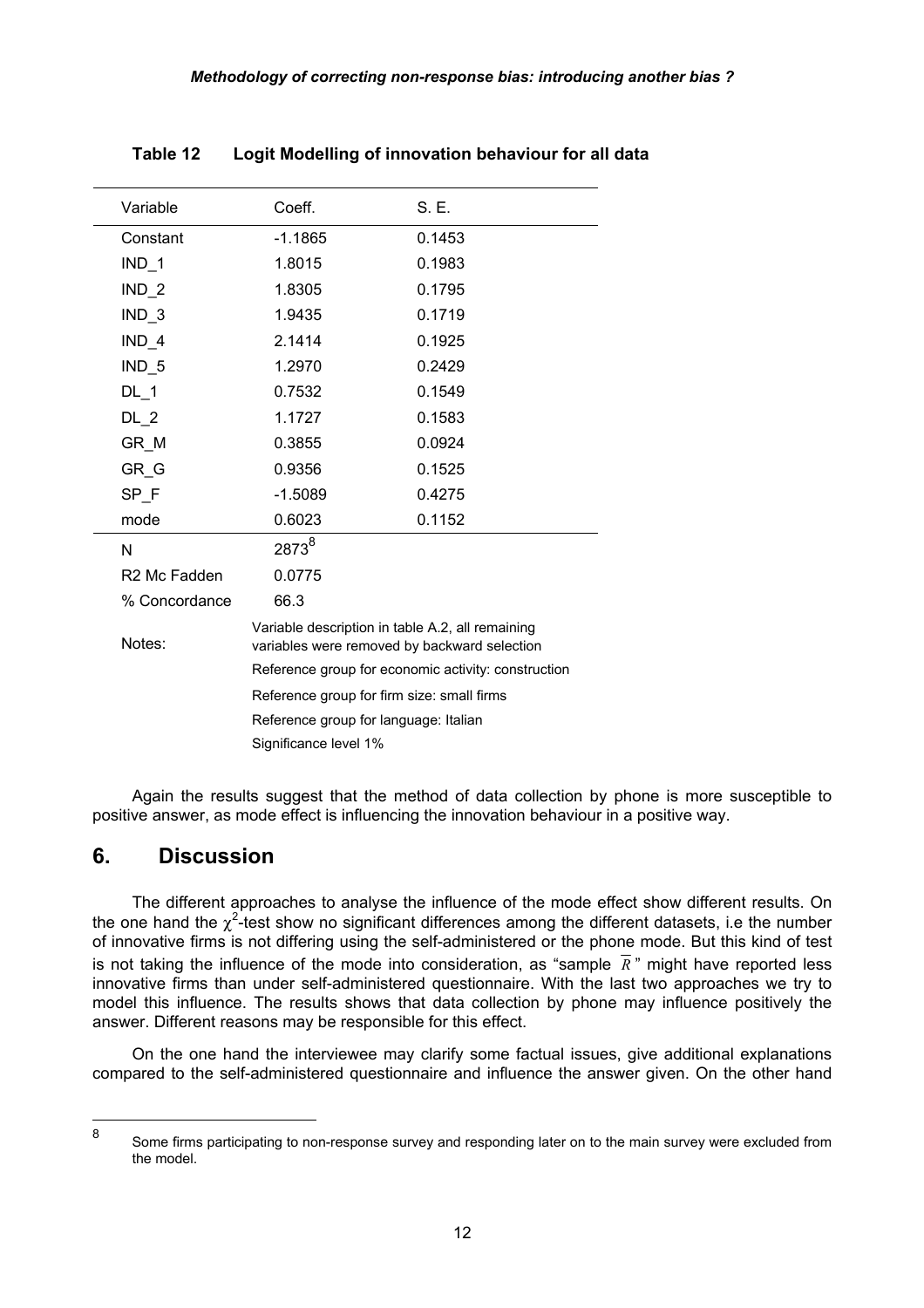#### *Methodology of correcting non-response bias: introducing another bias ?*

the interviewer may suggest a socially desirable answer, as the self-administered questionnaire is more anonymous than the telephone interview.

Beside the interaction by communication the pace of the interview can not be neglected. In case of self-administered questionnaires the respondent can consider the questions and answers as long as he needs, a telephone interview however induces a pace of response that might lead to hurried or less thoughtful answers.

There is a slight time bias conducting the main survey in autumn and correcting the nonresponse bias by a second survey a few months later. Even disregarding this fact, the core question about innovation activities considers the bygone period 2000-2002. Remembering a time period is furthermore more complicated in situation like phone interviews and might amplify less thoughtful answers.

In conclusion our method to analyse non-response might have to be rethought as data collected by phone seem to be susceptible to more positive answers.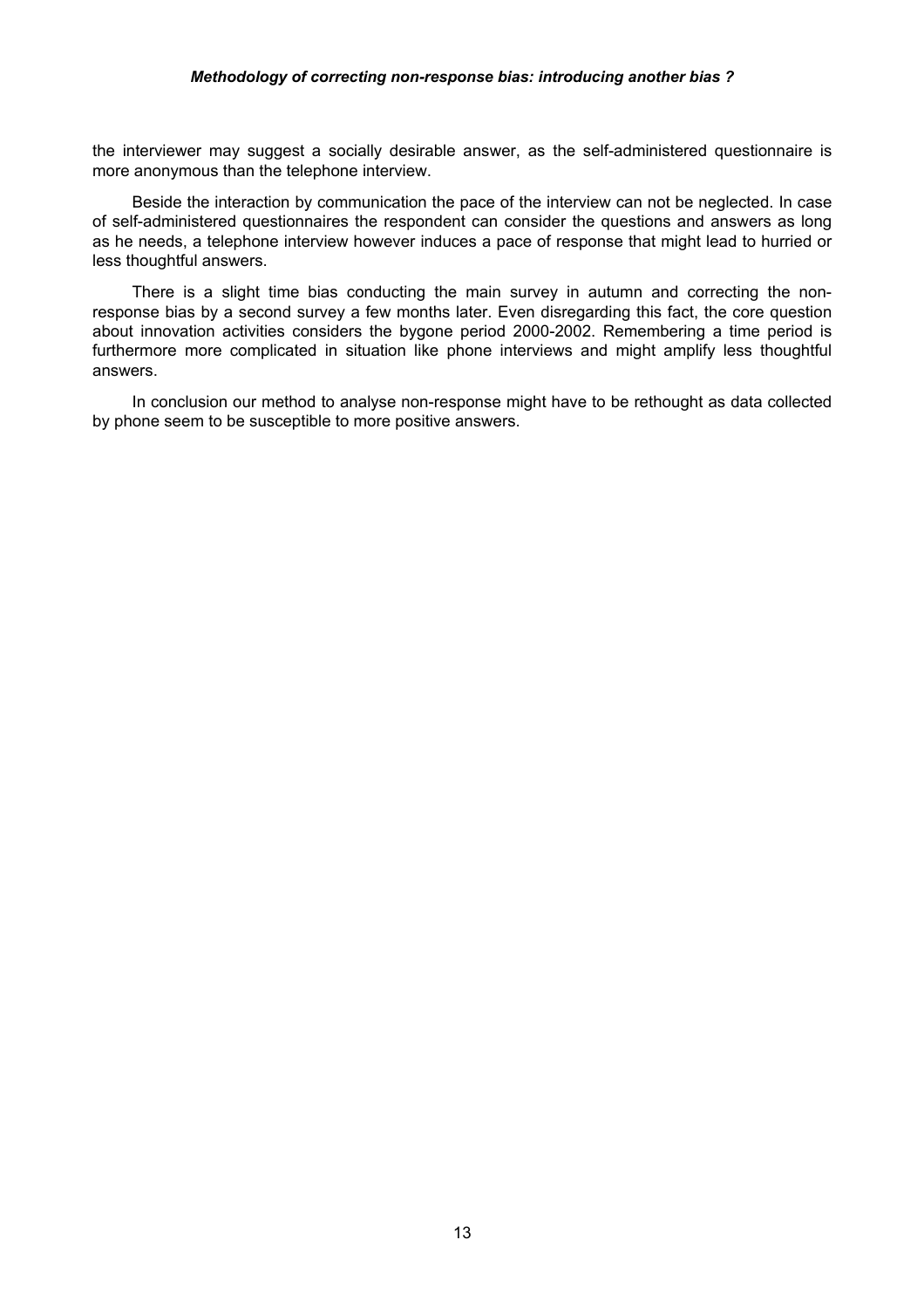# **Appendix**

| <b>Economic activity /</b><br><b>Sector</b> | <b>Small</b>           | <b>Medium</b>  | <b>Big</b> | <b>Total</b>                     | <b>Small</b> | <b>Medium</b> | <b>Big</b> |
|---------------------------------------------|------------------------|----------------|------------|----------------------------------|--------------|---------------|------------|
|                                             | <b>Number of firms</b> |                |            | <b>Percentage of respondents</b> |              |               |            |
| Industry                                    | 679                    | 523            | 159        | 1361                             | 42.89        | 45.16         | 51.13      |
| Food / Beverage                             | 53                     | 46             | 9          | 108                              | 41.41        | 42.99         | 50.00      |
| <b>Textile</b>                              | 15                     | 19             | 8          | 42                               | 46.88        | 55.88         | 53.33      |
| Clothing / Leather                          | 9                      | $\overline{7}$ | 1          | 17                               | 36.00        | 41.13         | 33.33      |
| Wood processing                             | 24                     | 21             | 12         | 57                               | 44.44        | 55.26         | 48.00      |
| Paper                                       | 15                     | 8              | 14         | 37                               | 65.22        | 32.78         | 70.00      |
| Publishing                                  | 45                     | 38             | 5          | 88                               | 47.87        | 36.54         | 33.33      |
| Petroleum and<br>Chemicals                  | 61                     | 18             | 5          | 84                               | 39.61        | 34.62         | 62.50      |
| Rubber and plastic<br>products              | 31                     | 35             | 7          | 73                               | 57.41        | 53.85         | 41.18      |
| Other non metallic<br>mineral products      | 17                     | 26             | 13         | 56                               | 40.48        | 49.06         | 50.00      |
| Metal                                       | 13                     | 10             | 4          | 27                               | 33.33        | 43.48         | 66.67      |
| Metalworking                                | 75                     | 87             | 33         | 195                              | 42.61        | 49.71         | 55.93      |
| Machinery                                   | 114                    | 86             | 21         | 221                              | 40.71        | 45.74         | 60.00      |
| <b>Electrical machinery</b>                 | 31                     | 20             | 4          | 55                               | 35.23        | 41.67         | 50.00      |
| Electronic / Instruments                    | 76                     | 46             | 9          | 131                              | 42.94        | 47.42         | 39.13      |
| Watches                                     | 29                     | 12             | 1          | 42                               | 38.16        | 26.67         | 33.33      |
| Vehicles                                    | 17                     | 6              | 1          | 24                               | 41.46        | 35.29         | 25.00      |
| <b>Other Manufacturing</b>                  | 29                     | 20             | 7          | 56                               | 52.73        | 43.48         | 43.75      |
| Energy / Water                              | 25                     | 18             | 5          | 48                               | 55.55        | 69.23         | 50.00      |
| Construction                                | 77                     | 91             | 53         | 221                              | 31.82        | 41.36         | 37.06      |

## **Table A.1 Response rate Innovation Survey 2002**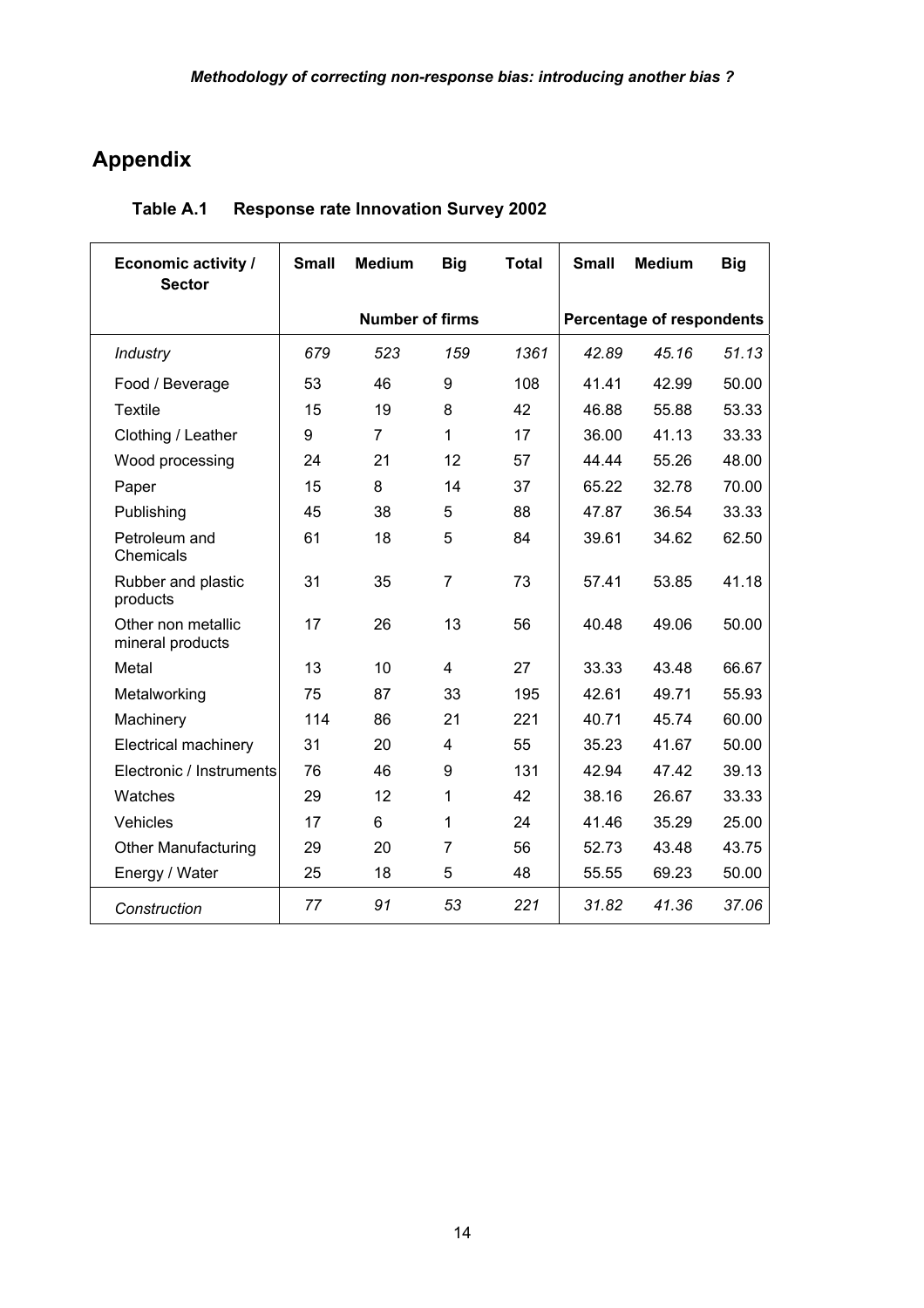#### *Methodology of correcting non-response bias: introducing another bias ?*

| <b>Services</b>                  | 553  | 362 | 86  | 1001 | 35.17 | 35.04 | 33.08 |
|----------------------------------|------|-----|-----|------|-------|-------|-------|
| Wholesale                        | 103  | 85  | 28  | 216  | 37.32 | 34.96 | 31.11 |
| Retail trade                     | 97   | 74  | 10  | 181  | 34.77 | 37.56 | 40.00 |
| Hotels and restaurants           | 40   | 48  | 15  | 103  | 21.51 | 28.07 | 29.41 |
| Transport /<br>Telecommunication | 113  | 24  | 2   | 139  | 35.09 | 32.43 | 50.00 |
| Banking / Insurance              | 82   | 34  | 2   | 118  | 42.05 | 39.53 | 33.33 |
| Real estate / Renting            | 6    | 6   | 7   | 19   | 66.67 | 50.00 | 46.67 |
| Computer services                | 21   | 17  | 6   | 44   | 35.59 | 48.57 | 37.50 |
| <b>Business services</b>         | 79   | 69  | 6   | 154  | 33.91 | 33.82 | 26.09 |
| Personal services                | 12   | 5   | 10  | 27   | 80.00 | 50.00 | 33.33 |
| Total                            | 1309 | 976 | 298 | 2584 | 38.52 | 40.47 | 41.74 |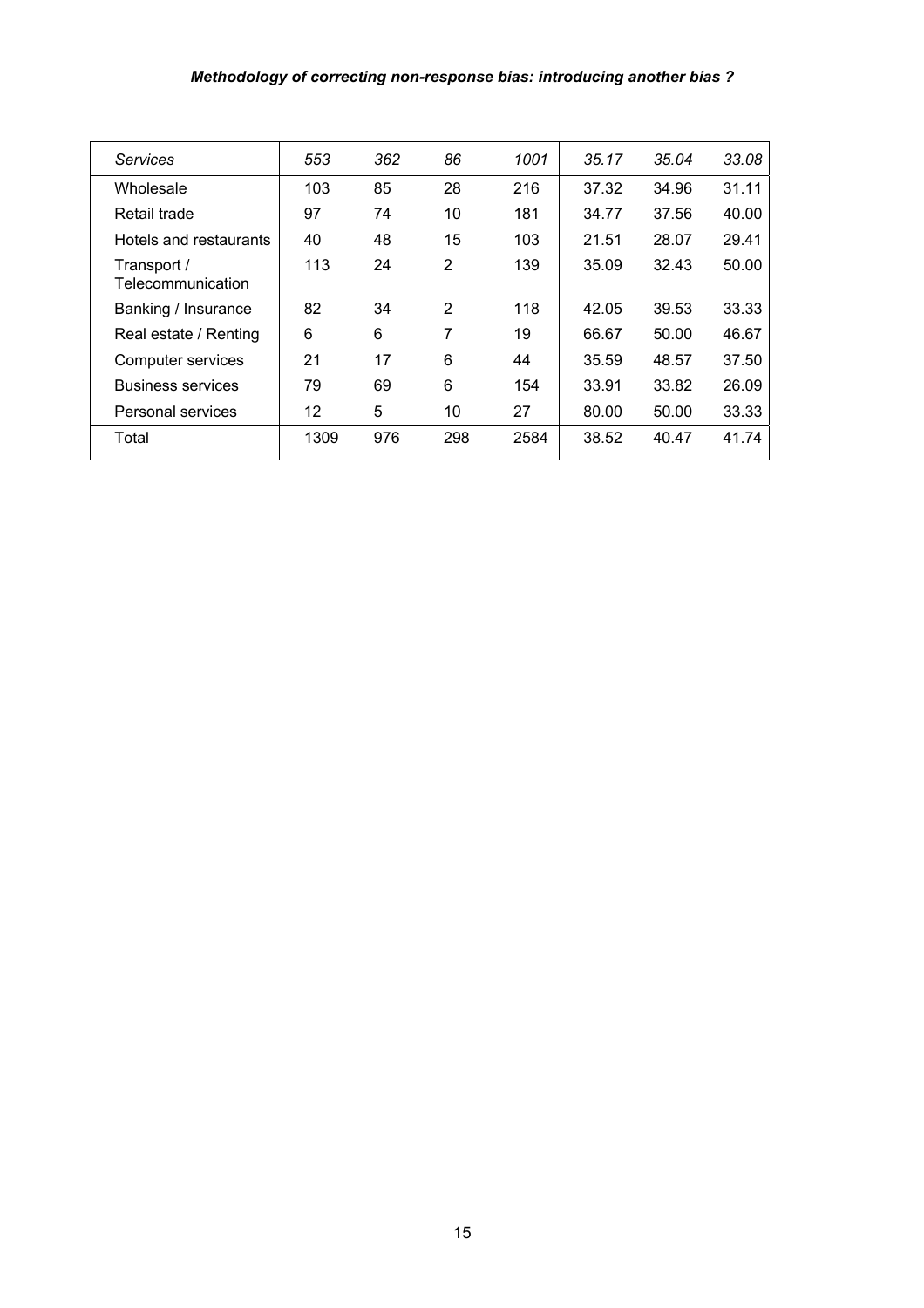| Variable         | Description                                                                                                                                        |
|------------------|----------------------------------------------------------------------------------------------------------------------------------------------------|
| <b>INNO</b>      | Innovation in the period 2000-2002 (1=yes; $0 = \text{no}$ )                                                                                       |
| $IND_1$          | Dummy variable for Manufacturing                                                                                                                   |
| IND <sub>2</sub> | Dummy variable for Manufacturing (Paper, Publishing, Petroleum and chemicals,<br>Rubber and plastic products, other non metallic mineral products) |
| $IND_3$          | Dummy variable for Manufacturing (Metal, Metalworking, Machinery)                                                                                  |
| $IND_4$          | Dummy variable for Manufacturing (Electrical Machinery, Electronic Instruments,<br>Watches, Vehicles)                                              |
| $IND_5$          | Dummy variable for Manufacturing (Other Manufacturing, Energy/Water)                                                                               |
| $DL-1$           | Dummy variable for Services (Wholesale, Retail Trade, Hotels and Restaurants, Real<br>estate/Renting, Personal Services)                           |
| $DL_2$           | Dummy variable for Services (Transports/Telecommunications, Banking/Insurance,<br><b>Computer Services, Business Services)</b>                     |
| GR M             | Dummy variable for firm size (Medium)                                                                                                              |
| GR G             | Dummy variable for firm size (Large)                                                                                                               |
| SP_F             | Dummy variable for language (French)                                                                                                               |
| SP_D             | Dummy variable for language (German)                                                                                                               |
| $REG_1$          | Dummy variable for Swiss region                                                                                                                    |
| $REG_2$          | Dummy variable for Swiss region                                                                                                                    |
| $REG_3$          | Dummy variable for Swiss region                                                                                                                    |
| REG 4            | Dummy variable for Swiss region                                                                                                                    |
| REG 5            | Dummy variable for Swiss region                                                                                                                    |
| $REG_6$          | Dummy variable for Swiss region                                                                                                                    |
| REG 7            | Dummy variable for Swiss region                                                                                                                    |
| mode             | Survey 1 (self-administered): mode=0; survey 2 (phone): mode=1                                                                                     |

# **Table A.2 Description of variables**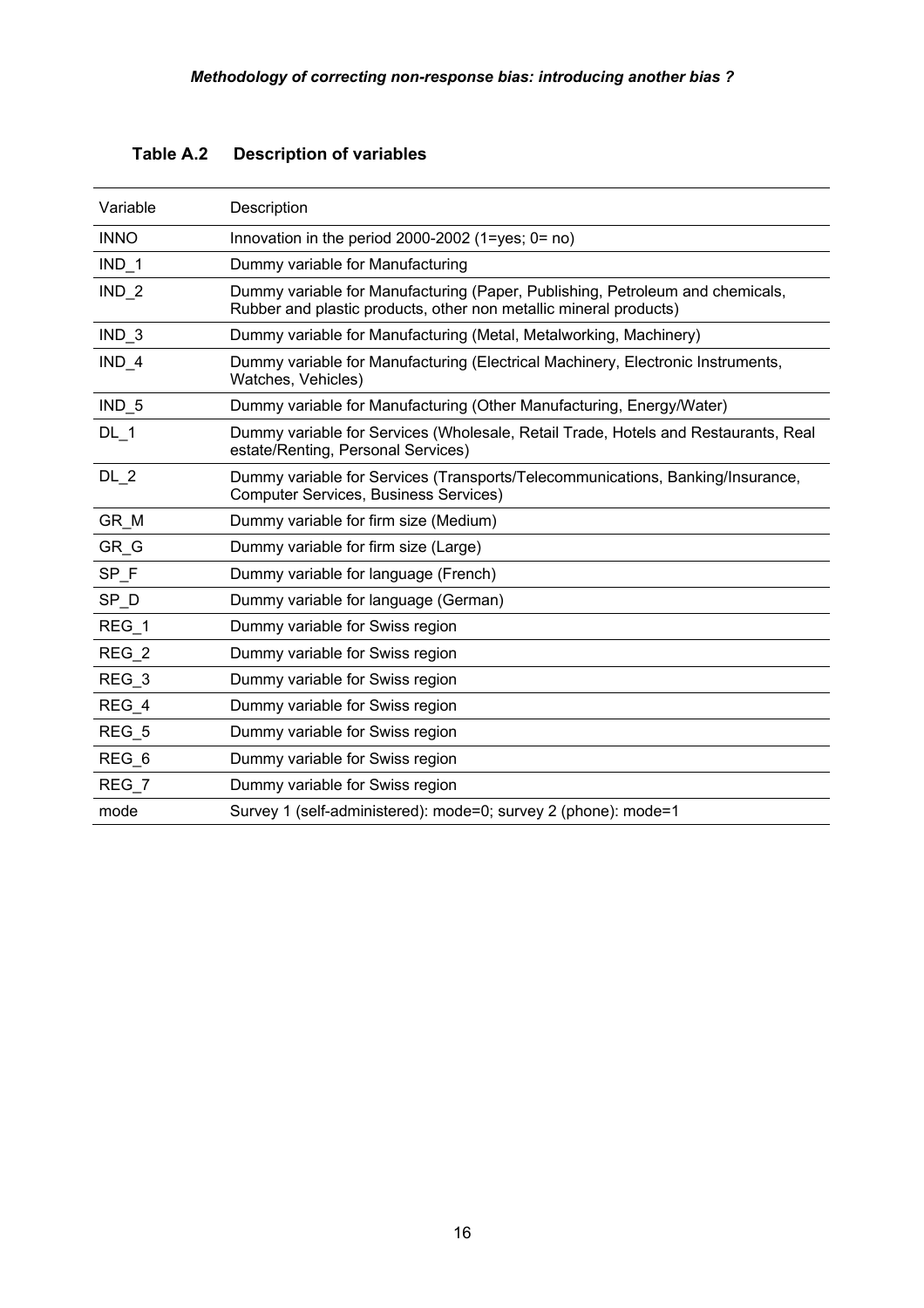#### **References**

- **Biemer, Paul P. (2001):** *"Nonresponse Bias and Measurement Bias in a Comparison of Face to Face and Telephone Interviewing"*, Journal of Official Statistics, Vol. 17, No. 2, pp.295-320
- **De Leeuw, Edith D. (1992):** *"Data Quality in Mail, Telephone, and Face-to-face Surveys"*, Amsterdam: TT-Publicaties
- **De Leeuw, Edith D. (2005):** *"To Mix or Not to Mix Data Collection Modes in Surveys"*, Journal of Official Statistics, Vol. 21, No. 2, pp.233-255
- **De Leeuw, Edith D.; Mellenbergh, Gideon J. and Hox, Joop J. (1996):** *"The Influence of Data Collection Method and Structural Models: A Comparison of a Mail, a Telephone and a Face-to-Face Survey"*, Sociological Methods and Research, 24, pp. 443-472
- **De Leeuw, Edith E. and Van der Zouwen, Johannes (1988):** *"Data Quality in Telephone and Face to Face Surveys: A Comparative Meta-Analysis"*, in Telephone Survey Methodology, Eds: Groves, Biemer, Lyberg, Massey, Nicholls, Waksberg; New York: Wiley & Sons, pp. 283-299
- **Descombe, Martyn (2006):** *"Web-Based Questionnaires and the Mode Effect An Evaluation Based on Completion Rates and Data Contents of Near-Identical Questionnaires Delivered in Different Modes"*, Social Science Computer Review, Volume 24, Number 2, pp.246-254
- **Deville, Jean-Claude; Särndal, Carl-Erik and Sautory, Olivier (1993):** *"Generalized Raking Procedures in Survey Sampling"*, Journal of the American Statistical Association, 88 (423), Theory and Methods, pp. 1013-1020
- **Donzé, Laurent (2002):** *"Methodology to Correct the Unit Non-response Bias in the Case of the KOF ETH Survey 2000 on Organization and Information Technologies"*, KOF ETH Zurich, Arbeitspapier/Working papers, N° 67, August 2002
- **Galobardes, Bruna; Sunyer, Jordi; Anto, Josep M.; Castellsague, Jordi; Soriano, Joan B. and Tobias, Aurelio (1998):** *"Effect of the Method of Administration, Mail or Telephone, on the Validity and Reliability of a Respiratory Health Questionnaire"*, The Spanish Centers of the European Astma Study, Journal of Clinical Epidemiology, 51, pp. 875-881
- **Pannekoek, Jeroen (1988):** *"Interviewer Variance in a Telephone Survey"*, Journal of Official Statistics, Vol. 4, No. 4, pp.375-384
- **Saris, Willem E. (1997):** *"Adjustment for Differences between Face to Face and Telephone Interviews"*, in Eurobarometer. Measurement Instruments for opinions in Europe, Eds: Saris, Willem E. / Kaase, Max, ZUMA Spezialband 2, Mannheim, pp.126-142
- **Saris, Willem E. and Hagenaars, Jacques A. (1997):** *"Mode Effects in the Standard Eurobarometer Questions"*, in Eurobarometer. Measurement Instruments for opinions in Europe, Eds: Saris, Willem E. / Kaase, Max, ZUMA Spezialband 2, Mannheim, pp.126-142
- **Sautory, Olivier (1993):** *"La macro CALMAR. Redressement d'un échantillon par calage sur marges"*, série des documents de travail de la Direction des Statistiques Démographiques et Sociales, INSEE, Paris, 55
- **Scherpenzeel, A.C. (1995):** *"Meta Analysis of a European Comparative Study"*, in The Multitrait-Multimethod Approach to evaluate Measurement Instruments, Eds: Saris, Münnich; Budapest: Eötvös, University Press
- **Schwartz, Norbert; Strack, Fritz, Hippler, Hans-Jürgen and Bishop, George (1991):** *"The Impact of Administration Mode on Response Effects in Survey Measurement"*, Applied Cognitive Psychology, Vol. 5, pp. 193-212
- **Silberstein, Adriana R. and Scott, Stuart (1991):** *"Expenditure Diary Surveys and Their Associated Errors"***,** in Measurement Errors in Surveys, Eds: Biemer, Groves, Lyberg, Mathiowetz, Sudman; New York: Wiley & Sons, pp. 309-326
- **Stokes, Lynne and Yeh Ming-Yih (1988):** *"Searching for causes of interviewer Effects in Telephone Surveys"*, in Telephone Survey Methodology, Eds: Groves, Biemer, Lyberg, Massey, Nicholls, Waksberg; New York: Wiley & Sons, pp. 357-373